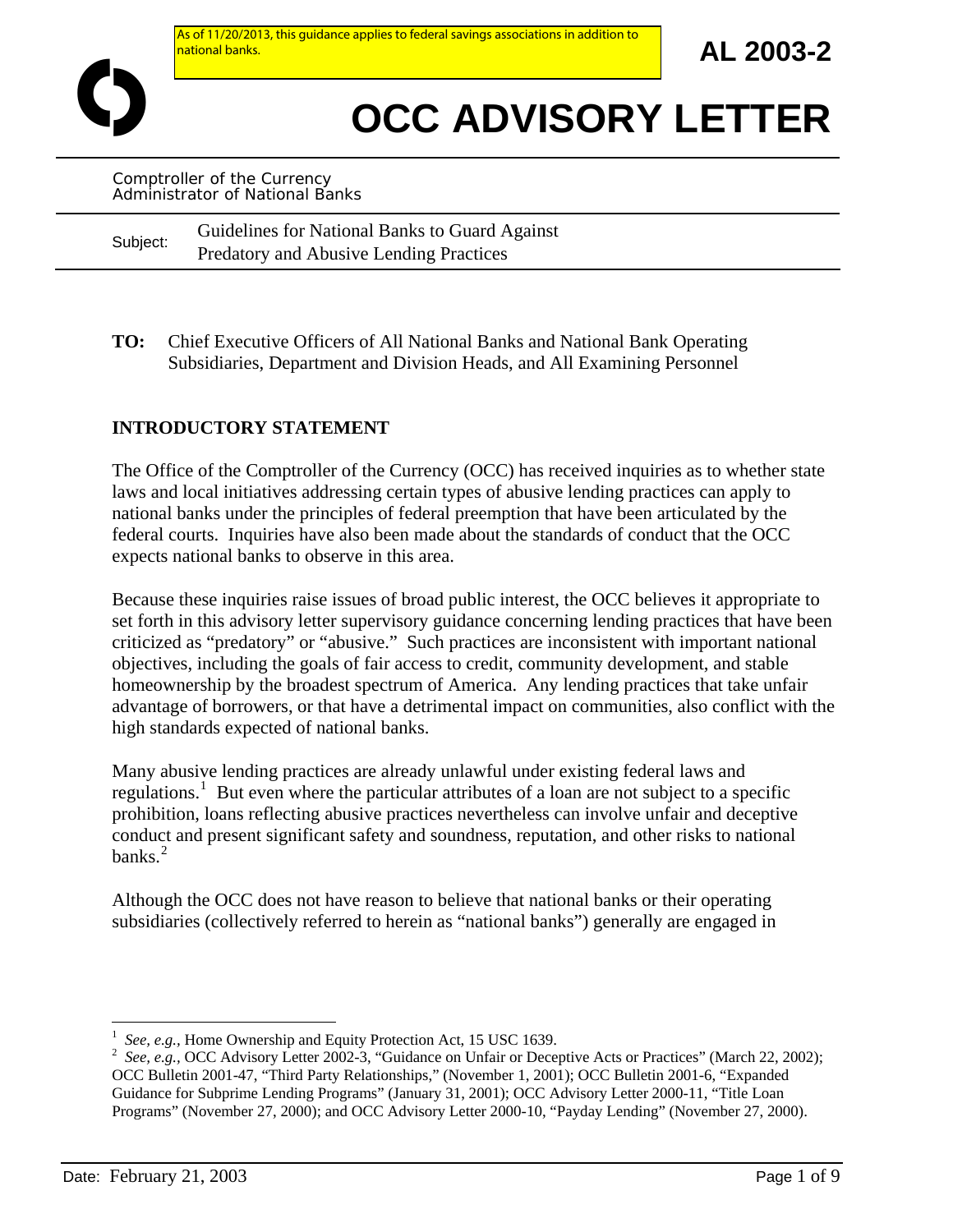predatory lending practices, it expects that national banks will take appropriate steps to ensure that they do not become involved in predatory lending.<sup>[3](#page-1-0)</sup>

This guidance provides examples of practices that may be abusive, and provides advice on how national banks should avoid engaging in such practices.

The advisory also describes how certain abusive lending can involve unfair or deceptive practices and thus violate section 5 of the Federal Trade Commission Act (FTC Act).<sup>[4](#page-1-1)</sup> The OCC will review credible evidence that a national bank has engaged in abusive lending practices and, where such practices are found to violate an applicable law or safety and soundness standards, will take appropriate supervisory action.

## **BACKGROUND**

The terms "abusive lending" or "predatory lending" are most frequently defined by reference to a variety of lending practices.<sup>[5](#page-1-2)</sup> Although it is generally necessary to consider the totality of the circumstances to assess whether a loan is predatory, a fundamental characteristic of predatory lending is the aggressive marketing of credit to prospective borrowers who simply cannot afford the credit on the terms being offered. Typically, such credit is underwritten predominantly on the basis of the liquidation value of the collateral, without regard to the borrower's ability to service and repay the loan according to its terms absent resorting to that collateral. This abusive practice leads to "equity stripping." When a loan has been made based on the foreclosure value of the collateral, rather than on a determination that the borrower has the capacity to make the scheduled payments under the terms of the loan, based on the borrower's current and expected income, current obligations, employment status, and other relevant financial resources, the lender is effectively counting on its ability to seize the borrower's equity in the collateral to satisfy the obligation and to recover the typically high fees associated with such credit. Not surprisingly, such credits experience foreclosure rates higher than the norm.

While such disregard of basic principles of loan underwriting lies at the heart of predatory lending, a variety of other practices may also accompany the marketing of such credit:

- Loan "flipping" frequent refinancings that result in little or no economic benefit to the borrower and are undertaken with the primary or sole objective of generating additional loan fees, prepayment penalties, and fees from the financing of credit-related products;
- Refinancings of special subsidized mortgages that result in the loss of beneficial loan terms;
- "Packing" of excessive and sometimes "hidden" fees in the amount financed;
- Using loan terms or structures such as negative amortization to make it more difficult or impossible for borrowers to reduce or repay their indebtedness;
- Using balloon payments to conceal the true burden of the financing and to force borrowers into costly refinancing transactions or foreclosures;

<span id="page-1-0"></span> $\overline{a}$ <sup>3</sup> National banks and their subsidiaries face significant risks of indirectly and inadvertently facilitating predatory lending practices through the use of third-party loan brokers and in connection with loan purchases. Therefore, the OCC has also issued guidance stating its expectation that national banks will establish appropriate due diligence and monitoring procedures adequate to address such risks. *See* OCC Advisory Letter 2003-3, "Avoiding Predatory and Abusive Lending Practices in Brokered and Purchased Loans" (February 21, 2003).

<sup>4</sup> 15 USC 45(a)(1).

<span id="page-1-2"></span><span id="page-1-1"></span><sup>5</sup> *See*, *e.g.,* OCC Advisory Letter 2000-7, "Abusive Lending Practices" (July 25, 2000).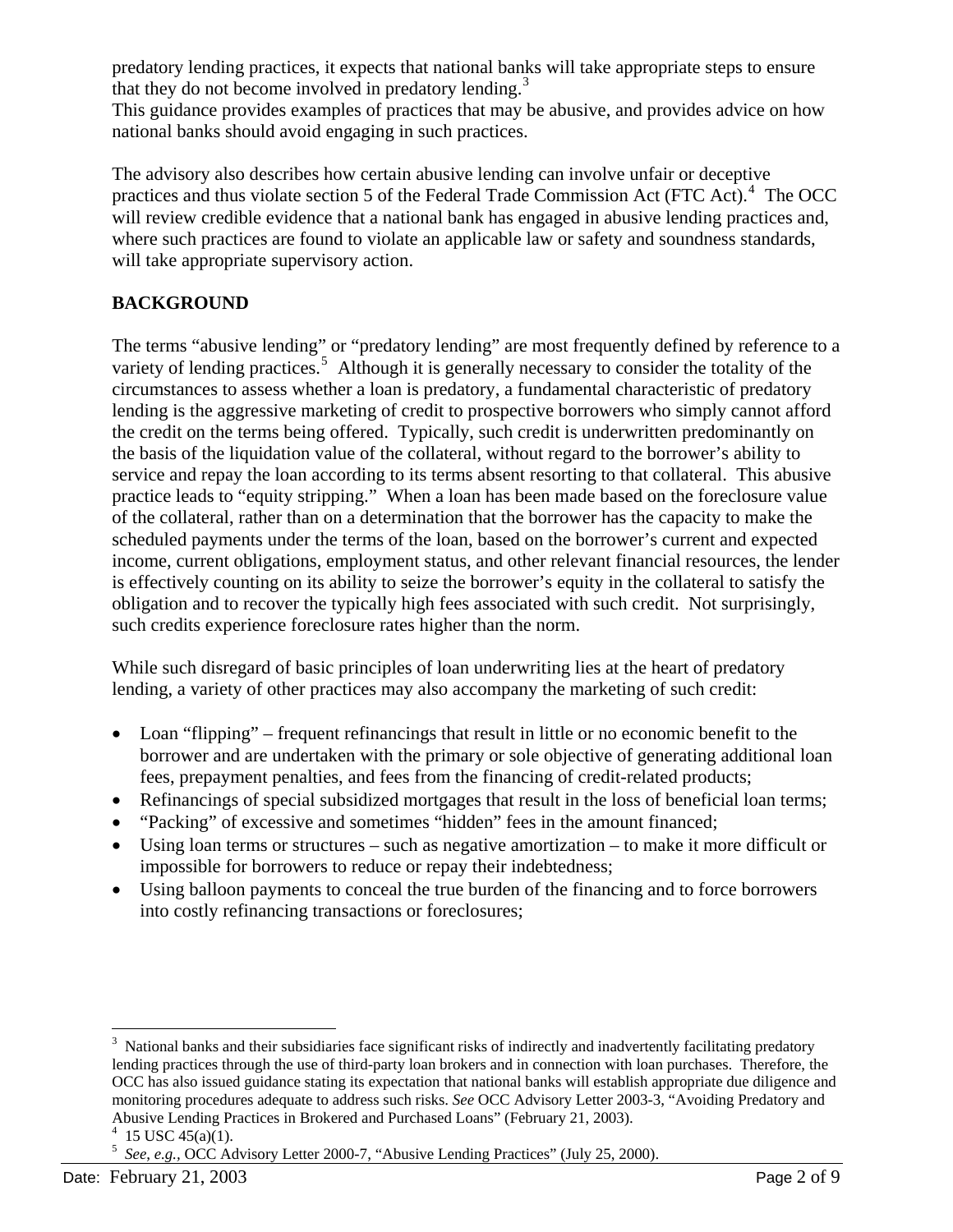- Targeting inappropriate or excessively expensive credit products to older borrowers,  $6$  to persons who are not financially sophisticated or who may be otherwise vulnerable to abusive practices, and to persons who could qualify for mainstream credit products and terms;
- Inadequate disclosure of the true costs, risks and, where necessary, appropriateness to the borrower of loan transactions;
- The offering of single premium credit life insurance; and
- The use of mandatory arbitration clauses.

## **LEGAL AND SUPERVISORY RISKS ASSOCIATED WITH ABUSIVE LENDING PRACTICES**

#### **Safety and Soundness Concerns**

As noted above, a departure from fundamental principles of loan underwriting generally forms the basis of abusive lending: lending without a determination that a borrower can reasonably be expected to repay the loan from resources other than the collateral securing the loan, and relying instead on the foreclosure value of the borrower's collateral to recover principal, interest, and fees. A national bank that makes a loan to a consumer based predominantly on the liquidation value of the borrower's collateral, rather than on a determination of the borrower's repayment ability, including current and expected income, current obligations, employment status, and other relevant financial resources, is engaging in a fundamentally unsafe and unsound banking practice that is inconsistent with established lending standards.<sup>[7](#page-2-1)</sup> This practice not only increases the risk to the bank that the loan will default but may also increase the bank's potential loss exposure upon default.

Safety and soundness concerns can also arise when a bank's lending practices effectively foreclose access to a secondary market. Major government-sponsored enterprises (GSEs) active in the secondary market for mortgage loans have taken a number of affirmative steps to reduce the possibility that they will purchase abusive loans.<sup>[8](#page-2-2)</sup> These steps include a refusal to purchase mortgage loans:

- In which the lender has not adequately determined the borrower's ability to repay the debt;
- Subject to the Home Ownership and Equity Protection Act (HOEPA); $\frac{9}{2}$  $\frac{9}{2}$  $\frac{9}{2}$
- With points and fees in excess of 5 percent of the loan amount, except in cases where a higher amount of fees was justified to prevent the loan from being unprofitable; and
- In which a prepaid single premium credit insurance policy was included in the amount financed.

These GSEs also restrict the use of prepayment penalties. In addition, these entities require monthly borrower payments on loans they have purchased to be reported to the major credit-

 $\overline{a}$ 

<span id="page-2-0"></span><sup>&</sup>lt;sup>6</sup> See AARP "Subprime Mortgage Lending and Older Americans," (March 2001) (predatory lending practices often are targeted at older homeowners), available at [http://www.research.aarp.org/consume/dd57\_lending.html].<br><sup>7</sup> See 12 CFR 30, Appendix A. See also 12 CFR 34, D, Appendix A.<br><sup>8</sup> See, e.g., Freddie Mac "Protecting Borrowers f

<span id="page-2-2"></span><span id="page-2-1"></span>at [http://www.freddiemac.com/corporate/affordhouse/predlend/apl\_fact.html]; Fannie Mae, "Fannie Mae Chairman Announces New Loan Guidelines to Combat Predatory Lending Practices," News Release (April 11, 2000), available at [http://www.fanniemae.com/newsreleases/2000/0710.jhtml]. These secondary market guidelines can serve as a useful guide for national banks in developing their own lending policies.

<span id="page-2-3"></span><sup>&</sup>lt;sup>9</sup> HOEPA loans are closed-end loans secured by a consumer's principal dwelling, other than a reverse mortgage or a loan to finance the acquisition or initial construction of the home, that are high-cost because they exceed specified statutory and regulatory interest-rate or fee thresholds. Such loans are subject to specific disclosure requirements and substantive restrictions in federal law. *See* 15 USC 1602(aa)(1) and 12 CFR 226.32.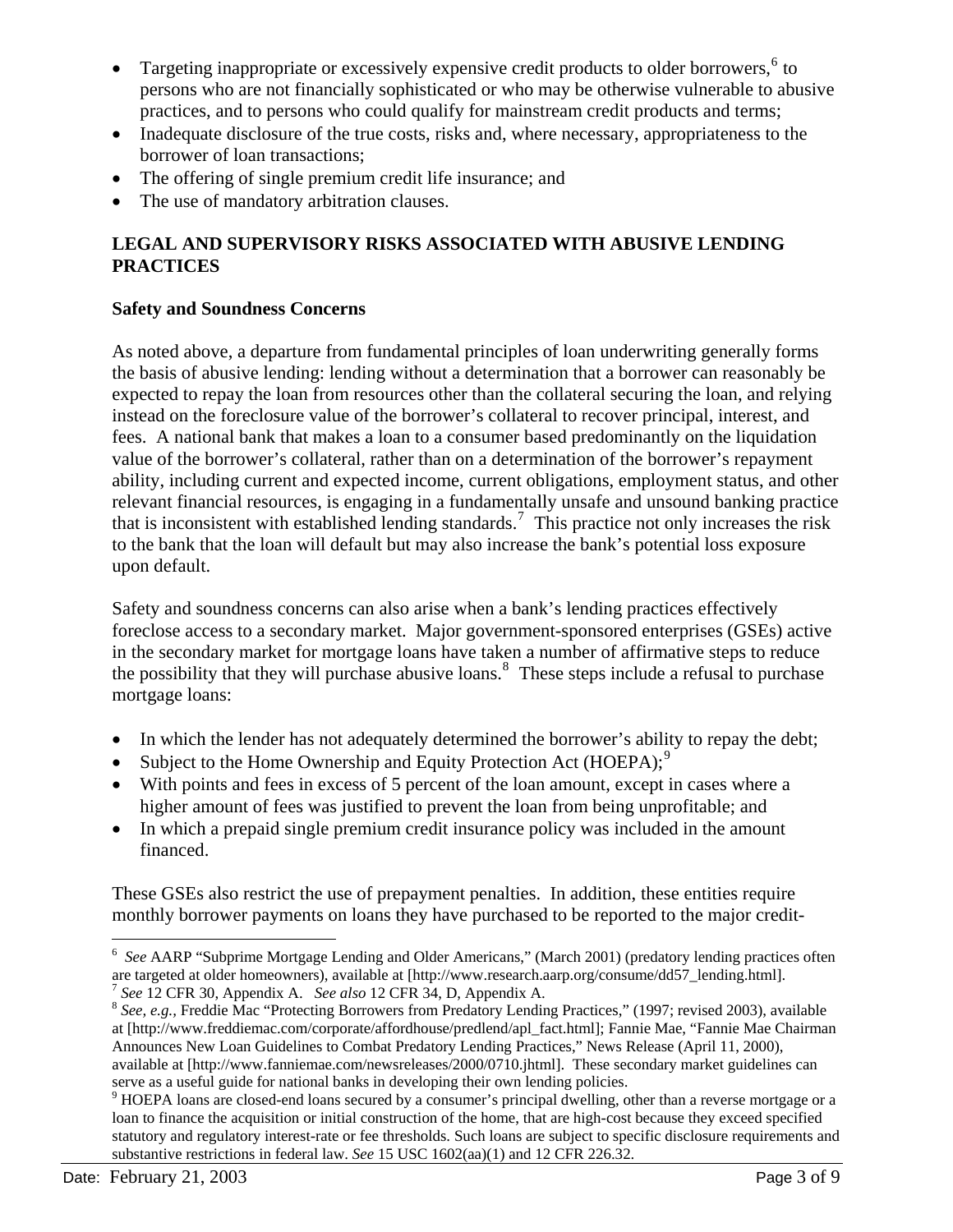reporting bureaus. National banks and their operating subsidiaries whose business practices are inconsistent with these guidelines, therefore, run the risk of losing an important source of funding for their operations, and of thereby exposing themselves to greater default risk and risk of loss.

#### **Violations of the FTC Act**

National banks are subject to section 5 of the FTC Act, which makes unlawful "unfair or deceptive acts or practices" in commerce.<sup>[10](#page-3-0)</sup> The OCC has the authority to enforce section 5 with respect to national banks and to impose sanctions for violations in individual cases.<sup>[11](#page-3-1)</sup> Such practices as loan flipping, equity stripping, and the refinancing of special subsidized mortgage loans may be indicative of unfair or deceptive practices that violate section 5 of the FTC Act. The OCC believes that application of the standards of section 5 and use of the OCC's authority to enforce compliance with those standards in individual cases is a particularly appropriate approach to ensure that abusive lending practices are not occurring in the national banking system.

While such determinations are inherently fact-specific, the OCC has issued detailed guidance on the standards it will generally employ in determining whether an act or practice is unfair or deceptive under the FTC Act.<sup>[12](#page-3-2)</sup> Practices may be found to be *deceptive* and, therefore, unlawful under section 5 of the FTC Act if each of the following factors are present:

- First, there is a representation, omission, act, or practice that is likely to mislead;
- Second, the act or practice would be likely to mislead a reasonable consumer (*a reasonable member of the group targeted by the acts or practices in question*); and
- Third, the representation, omission, act, or practice is likely to mislead in a material way.

A practice may be found to be *unfair* and, therefore, unlawful under section 5 of the FTC Act if each of the following factors are present:

- First, the practice causes substantial consumer injury, such as monetary harm;
- Second, the injury is not outweighed by benefits to the consumer or to competition; and
- Third, the injury caused by the practice is one that consumers could not reasonably have avoided.

## *Loan "Flipping" and the Refinancing of Special Subsidized Mortgages as Unfair or Deceptive Practices Under the FTC Act*

Loan "flipping" is generally understood to mean the repeated refinancing of a loan under circumstances that result in little or no economic benefit to the borrower, with the objective of generating additional loan points, loan fees, prepayment penalties, and fees from financing the

[http://www.fdic.gov/news/news/financial/2002/fil0257.html]. *See also* Letter from Alan Greenspan, Chairman, Board of Governors of the Federal Reserve System to Rep. John J. LaFalce (May 30, 2002), available at

<span id="page-3-2"></span>[http://www.federalreserve.gov/boarddocs/press/bcreg/2002/2002530/attachment.pdf]. 12 *See* OCC Advisory Letter 2002-3, "Guidance on Unfair or Deceptive Acts or Practices" (March 22, 2002).

<sup>1</sup>  $10$  15 USC 45(a)(1).

<span id="page-3-1"></span><span id="page-3-0"></span> $11$  Congress gave the OCC broad powers to compel national banks to comply with any "law, rule, or regulation." 12 USC 1818(b)(1). This includes the ability to issue cease and desist orders when the OCC determines that a national bank is violating or has violated section 5 of the FTC Act. The other federal banking agencies have comparable authority to enforce section 5 of the FTC Act with respect to the banks they regulate. *See, e.g.,* FDIC Financial Institution Letter, FIL 57-2002 (May 30, 2002), available at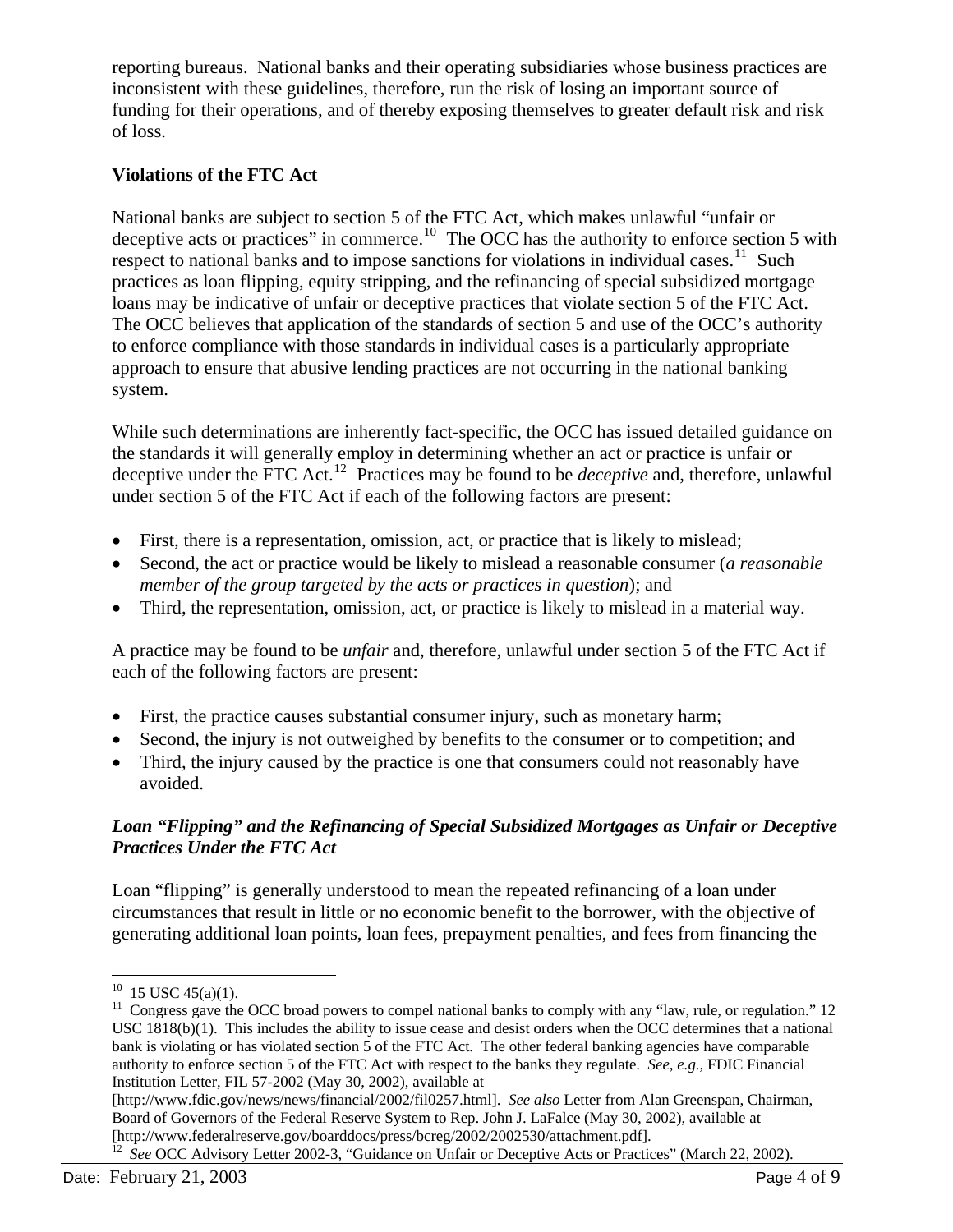sale of credit-related products. In addition, the practice is frequently targeted to consumers with limited financial options. Ascertaining whether a lender has engaged in loan "flipping" is a highly fact-specific determination, but the practice generally involves sequential refinancing transactions where, among other things, there is *little or no economic benefit to the borrower*. Therefore, "flipping" should be thought of as a limited, discrete subset of refinancing transactions. Depending upon the totality of the circumstances, loan flipping may be an unfair or deceptive practice in violation of the FTC Act. The OCC will take supervisory action as appropriate to address such violations.

For example, loan flipping may constitute an *unfair* practice under the FTC Act. The practice can result in substantial borrower injury resulting from the substantial fees imposed and from the fact that the transaction may increase debt burdens, decrease home equity, enhance the likelihood of foreclosure, and adversely affect the borrower's credit history. [13](#page-4-0) In addition, loan flipping fails to generate benefits to the consumer that would outweigh this harm. The benefits to competition from this practice – such as lower consumer costs – also seem to be lacking. The harm from loan flipping also may not be "reasonably avoidable," for example, if the costs, terms, and risks have not been described in a way that the consumer can reasonably be expected to understand and be able to act upon.<sup>[14](#page-4-1)</sup> As a general matter, many terms or practices associated with loan flipping carry risks that the borrower cannot reasonably be expected to appreciate in the absence of clear and understandable explanatory information.

Even a single refinancing transaction can be abusive and unfair or deceptive, such as in cases involving the refinancing of a special subsidized mortgage. These mortgages, often originated under programs sponsored by governmental or nonprofit organizations, generally contain belowmarket interest rates or other nonstandard terms beneficial to the borrower. The refinancing of such loans generally entails the loss of one or more of the beneficial loan terms, and thus, carries a particularly high risk of being detrimental to the borrower.

## *"Equity Stripping" as an Unfair or Deceptive Practice Under the FTC Act*

"Equity stripping" is identified as a predatory lending practice because it is associated with significant harm to consumers, including an increase in debt burdens and the loss of home equity with little or no compensating benefit to the borrower. Home equity stripping typically involves making loans with excessively high, up-front fees that are financed and secured by the borrower's home, often with an excessively high penalty upon prepayment of the loan, for the sole or primary objective of stripping the borrower's home equity. It can also result from loan flipping, and from the practice of making a loan predominantly on the basis of the liquidation value of the collateral, without regard to the borrower's ability to service and repay the loan according to its terms absent resort to that collateral. Whether a bank has engaged in "equity stripping" also is a highly fact-specific determination involving a finding of consumer abuse. It is to be distinguished from transactions in which home equity decreases may be an integral part of an informed consumer's purpose for entering into the transaction.<sup>[15](#page-4-2)</sup> Depending upon the totality of the circumstances, equity stripping may be an unfair or deceptive practice in violation

 $\overline{a}$ 

<span id="page-4-0"></span> $13$  In addition, there may be balloon payments in the new loan that may force another refinancing involving additional fees that will add to the ultimate cost of the credit, decrease home equity, and increase both the debt

<span id="page-4-1"></span> $\frac{14}{14}$  A review of such information also will be relevant to a determination of whether the transaction also involved *deception* under the FTC Act.

<span id="page-4-2"></span><sup>&</sup>lt;sup>15</sup> For example, some consumers may take out a home equity loan to finance improvements that will enhance the home's value, or to finance other expenditures such as college tuition. Borrowers also may knowingly accept terms that risk the depletion of equity, such as prepayment penalties, in exchange for countervailing economic benefits such as a lower interest rate.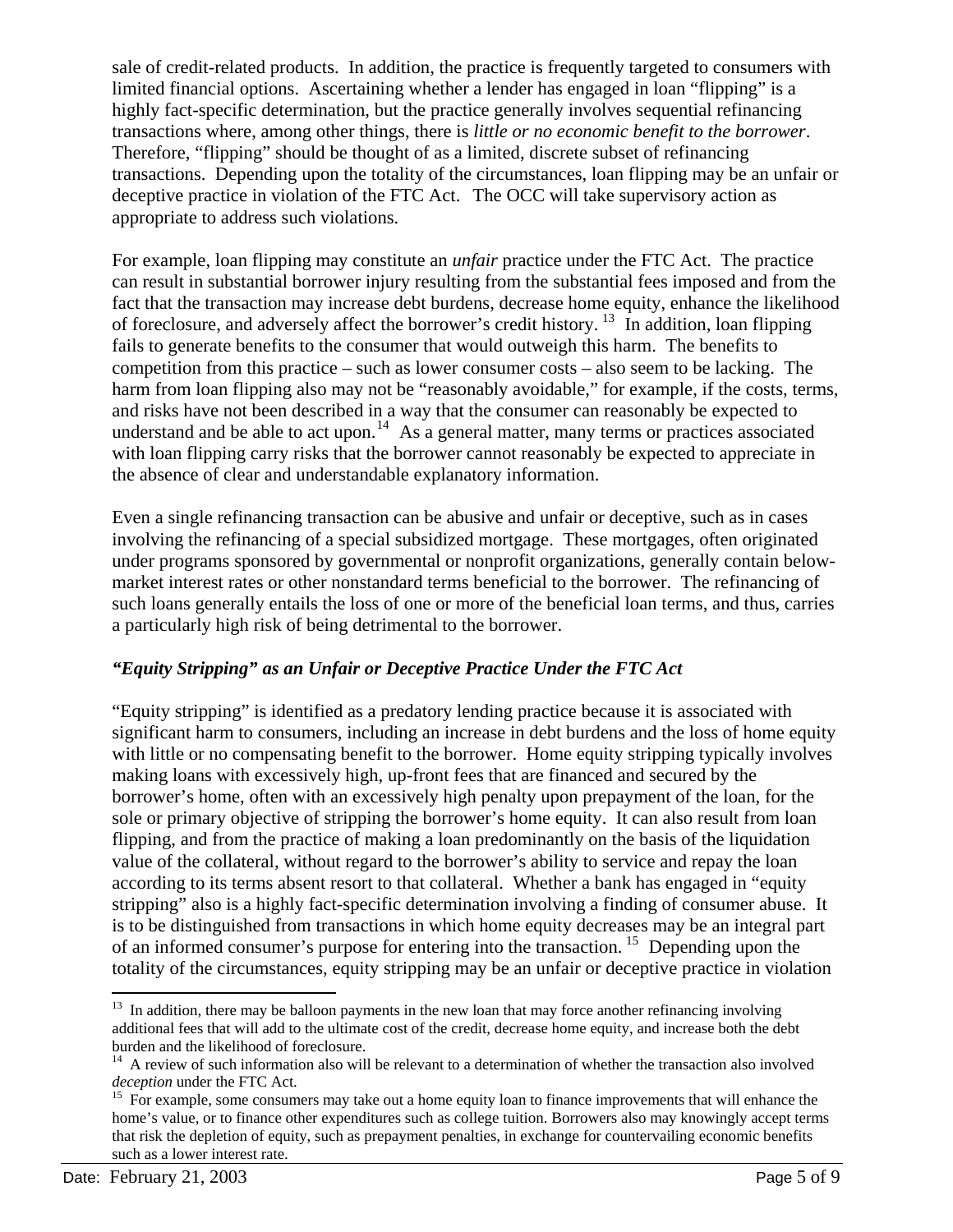of the FTC Act. The OCC will take supervisory action as appropriate to address such violations involving equity stripping.

For example, equity stripping may constitute an *unfair* practice under the FTC Act. Equitystripping practices will almost always involve substantial consumer injury. Such practices decrease the borrower's wealth, either immediately or over time, and can cause the borrower to lose his or her home. In addition, equity stripping will almost always fail to generate benefits to the consumer or to competition that would outweigh these substantial consumer harms. As with loan flipping, whether the practice was reasonably avoidable by a consumer would depend on the specific facts and circumstances of the transaction and entail a review of the adequacy of information provided to the consumer.<sup>[16](#page-5-0)</sup> This review would include an examination of whether and how the borrower was informed about particular terms or practices associated with equity stripping that carry risks the borrower cannot reasonably be expected to appreciate in the absence of clear and understandable explanatory information. Without adequate information about the effect of these terms and practices, a borrower may not be reasonably able to avoid the injury that may ensue from them.

#### **Violations of Other Applicable Laws**

Predatory lending practices also may violate other laws, such as HOEPA, which covers certain high-cost mortgage loans. Among other things, HOEPA prohibits negative amortization, increases in the interest rate upon default, and balloon payments for covered loans with a term of less than five years. It also restricts the use of prepayment penalties and due-on-demand clauses in covered loans.<sup>[17](#page-5-1)</sup> HOEPA also prohibits the refinancing of a covered loan to another covered loan in the first year of the loan, unless the refinancing is in the borrower's interest. In addition, HOEPA prohibits lenders from engaging in a pattern or practice of making covered loans based on the borrower's collateral without regard to the borrower's ability to repay, including the borrower's current and expected income, current obligations, and employment.<sup>[18](#page-5-2)</sup>

Moreover, certain predatory lending practices involve unlawful discrimination. If a national bank engages in the practice of "steering" a borrower to a loan with higher costs rather than to a comparable loan offered by the bank with lower costs for which the borrower could qualify, and does this on the basis of the borrower's race, national origin, age, or gender, for example, the OCC will take appropriate enforcement action under the federal fair lending laws. <sup>[19](#page-5-3)</sup>

## **Impact of Certain Abusive Lending Practices on CRA Evaluations and Ratings**

Because Community Reinvestment Act (CRA) performance must be considered in connection with various applications for deposit facilities, including branch applications and bank merger transactions, predatory lending also may impede a bank's strategic plans to expand its operations or to combine with another organization. Under the CRA regulations, abusive lending practices that violate the federal fair lending laws, the FTC Act, or HOEPA, or that evidence other illegal

<u>.</u>

<sup>&</sup>lt;sup>16</sup> This review also will be relevant to a determination of whether the transaction involved *deception* under the FTC

<span id="page-5-1"></span><span id="page-5-0"></span>Act.<br><sup>17</sup> See 12 CFR 226.32.

<span id="page-5-2"></span><sup>17</sup>*See* 12 CFR 226.32. 18 *See* 12 CFR 226.34.

<span id="page-5-3"></span><sup>19</sup> *See* 15 USC 1691; 42 USC 3601 *et seq.* Some government studies, for example, have concluded that certain abusive lending practices have been targeted to, and harm, low-income and predominantly minority neighborhoods and the elderly. *See* U.S. Department of Treasury and U.S. Department of Housing and Urban Development, "Curbing Predatory Home Mortgage Lending: A Joint Report" (June 2000), available at [http://ww.treas.gov/press/releases/reports/treasrpt.pdf].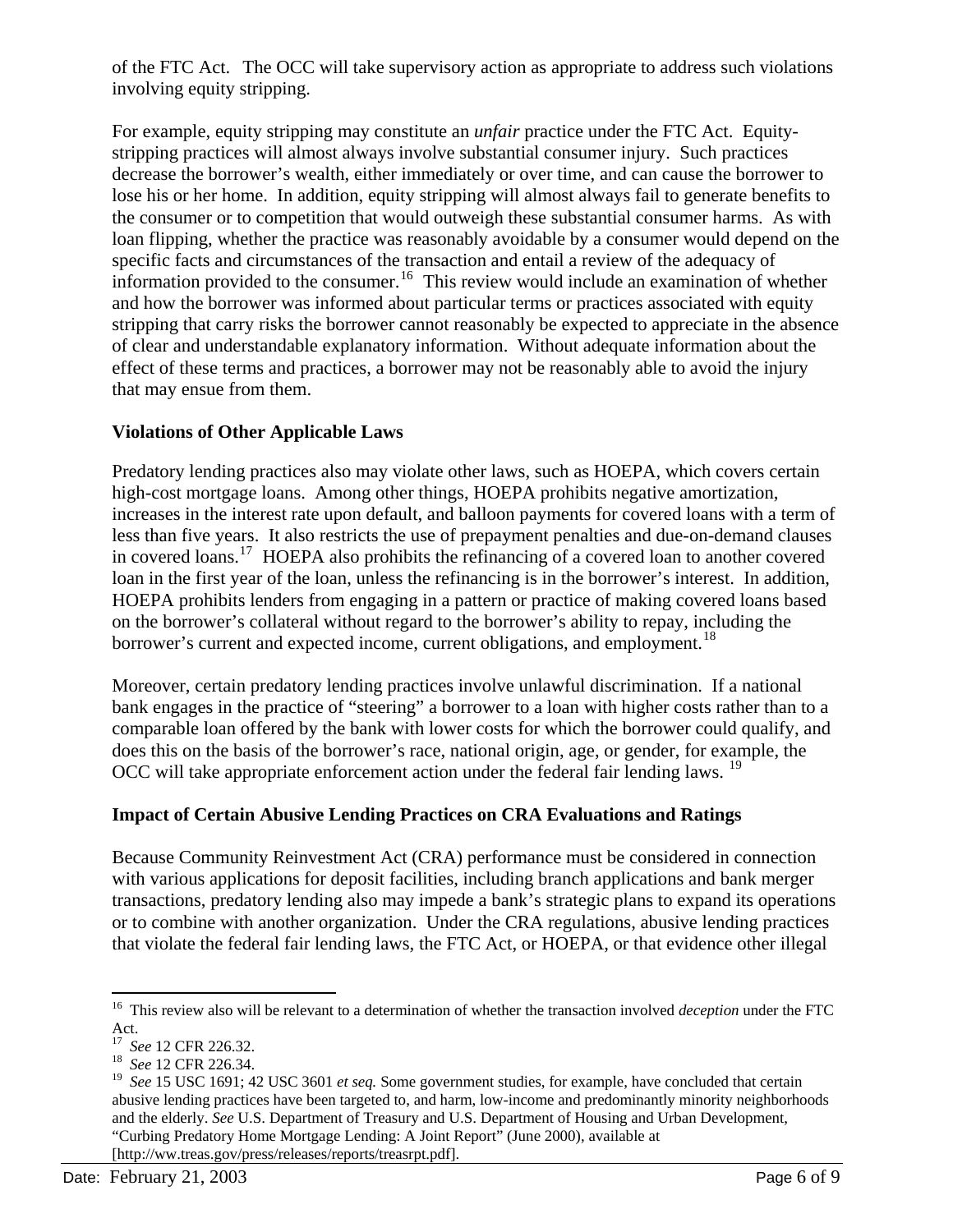credit practices, adversely affect an institution's CRA performance.<sup>[20](#page-6-0)</sup> When such conduct comes to the attention of the OCC, it will be taken into account in the OCC's evaluation of the bank's CRA performance.

Furthermore, a national bank that engages in a pattern or practice of extending credit based predominantly on the liquidation value of the collateral, or otherwise without regard to the borrower's ability to service and repay the loan — in addition to violating HOEPA in some circumstances — is not helping to meet the credit needs of the community consistent with safe and sound operations, and has acted contrary to the OCC's safety and soundness regulatory guidelines.<sup>[21](#page-6-1)</sup> Such an activity or practice also may adversely affect the OCC's evaluation of the bank's CRA performance.

#### **RECOMMENDATIONS FOR AVOIDING PREDATORY AND ABUSIVE LENDING PRACTICES**

In order to safeguard the interests of the bank and its customers, national banks are advised to have policies and procedures in place to prevent the bank and any of its subsidiaries from engaging in practices that might be considered predatory or abusive. Such policies and procedures should be fashioned to ensure that the bank's lending complies with applicable safety and soundness standards and consumer protection laws.

#### **Establishment of Policies and Procedures**

## *Underwriting policies*

As noted above, when a loan has been made based on the foreclosure value of the collateral rather than on a determination that the borrower has the capacity to service and repay the loan without resort to the collateral, the lender is effectively counting on its ability to seize the borrower's collateral and use the borrower's equity in the collateral to satisfy the obligation, and is thus engaging in an unsafe and unsound banking practice.

National banks are advised to adopt policies and procedures to ensure that an appropriate determination has been made that the borrower has the capacity to make scheduled payments to service and repay the loan, including principal, interest, insurance, and taxes, <sup>[22](#page-6-2)</sup> based on a consideration of the borrower's:

- Current and expected income;
- Other relevant financial resources;
- Employment status; and
- Financial obligations, including other indebtedness.  $^{23}$  $^{23}$  $^{23}$

<span id="page-6-0"></span> $\overline{a}$ <sup>20</sup> *See* 12 CFR 25.28(c). *See also* Interagency Questions and Answers Regarding Community Reinvestment, Q&A \_\_\_\_.28(c)-1, 66 Fed. Reg. 36620, 36640 (July 12, 2001).

<span id="page-6-2"></span><span id="page-6-1"></span><sup>29(</sup>c)-1, 66 Fed. Reg. 36620, 36640 (July 12, 2001).<br><sup>21</sup> *See* 12 CFR 30, Appendix A. <sup>22</sup> OCC safety and soundness regulatory guidelines require a national bank to "establish and maintain loan documentation practices that . . . [i]dentify the . . . source of repayment, and assess the ability of the borrower to repay the indebtedness in a timely manner." 12 CFR 30, Appendix A.

<span id="page-6-3"></span> $^{23}$  In addition, as appropriate, policies should address the use of multiple borrowers to satisfy debt-service coverage ratios to protect against reliance on the income of third-party guarantors or other obligors whose relationship to the borrower or to the collateral suggests that they may not, in fact, be relied upon to repay the loan as structured, if necessary, to prevent default or foreclosure.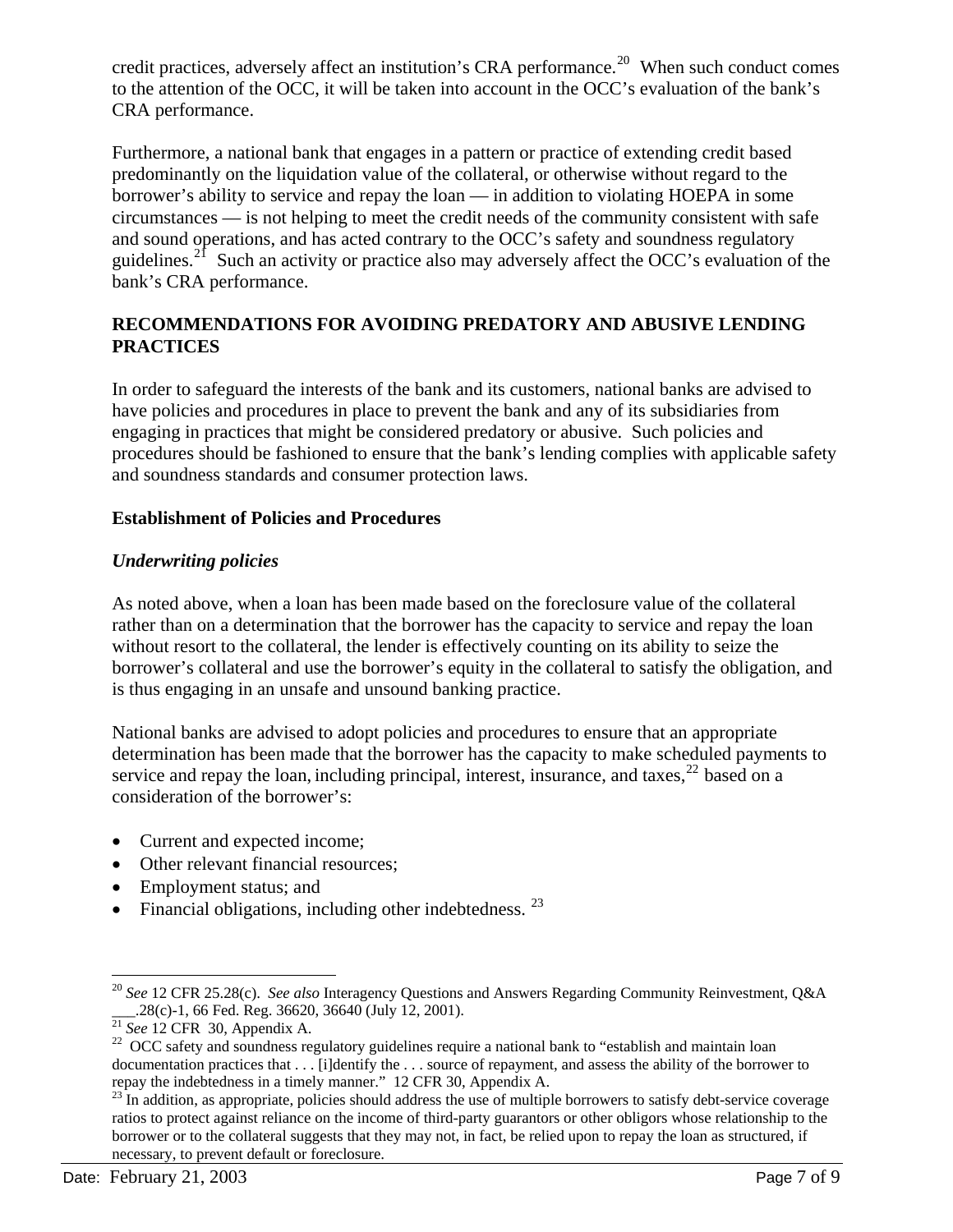Such policies also should address debt-to-income and loan-to-value ratios, as necessary to mitigate the risk of lending without regard to ability to repay.

#### *Policies addressing risk of abusive practices*

National banks should also consider articulating clear policies and procedures to specify, if applicable, whether and under what circumstances the bank will make loans involving features or circumstances that have been associated with abusive lending practices, including the following:

- Frequent, sequential refinancings;
- Refinancings of special subsidized mortgages that contain terms favorable to the borrower;
- Single-premium credit life insurance or similar products;
- Negative amortization;
- Balloon payments in short-term transactions;
- Prepayment penalties that are not limited to the early years of a loan;
- Financing points, fees, penalties, and other charges;
- Interest rate increases upon default;
- Mandatory arbitration clauses; and
- Making loans subject to HOEPA.<sup>[24](#page-7-0)</sup>

As noted above, transactions involving these features may be appropriate in many circumstances and may contribute to legitimate business objectives. However, to avoid the risk that a transaction could be deemed to involve unfair or deceptive practices, a primary objective of such policies and procedures should be to prevent customer misunderstanding of the terms and relative costs, risks, and benefits of their loan transaction. Borrowers should be provided with the information that is sufficient to draw the borrower's attention to these key terms, and to enable them to determine whether the loan meets their particular financial circumstances and needs. National banks also should have policies to help ensure that interest rates and other pricing terms for their loans reasonably reflect the costs and risks of making such loans and are consistent with OCC regulations.<sup>[25](#page-7-1)</sup> Furthermore, to promote credit access where borrowers demonstrate a good record of performance in handling credit, national banks are encouraged to adopt policies and procedures that provide for reporting of good credit histories to the major credit reporting bureaus.

#### *Policies concerning appropriateness of certain transactions*

In addition, as noted above, some practices may be unfair or deceptive, and abusive, depending upon the consumers that are affected or that are the target audience. Therefore, bank policies may need to specifically address such circumstances. The bank may face significant risks when it offers to borrowers who are elderly, vulnerable, or not financially sophisticated, loan products that contain features that have been associated with abusive lending. Thus, banks are advised to adopt policies and procedures that ensure that lending practices reflect the degree of care that is appropriate to the risk, considering such factors as:

- The sophistication or expertise of the borrower in credit transactions, if known or apparent;
- The need for, and proposed use of, the loan proceeds, if known or stated;
- The borrower's understanding of how the loan meets the borrower's particular financial circumstances and needs; and

 $24$  See footnote 8.

<span id="page-7-1"></span><span id="page-7-0"></span><sup>&</sup>lt;sup>25</sup> *See* 12 CFR 7.4002.